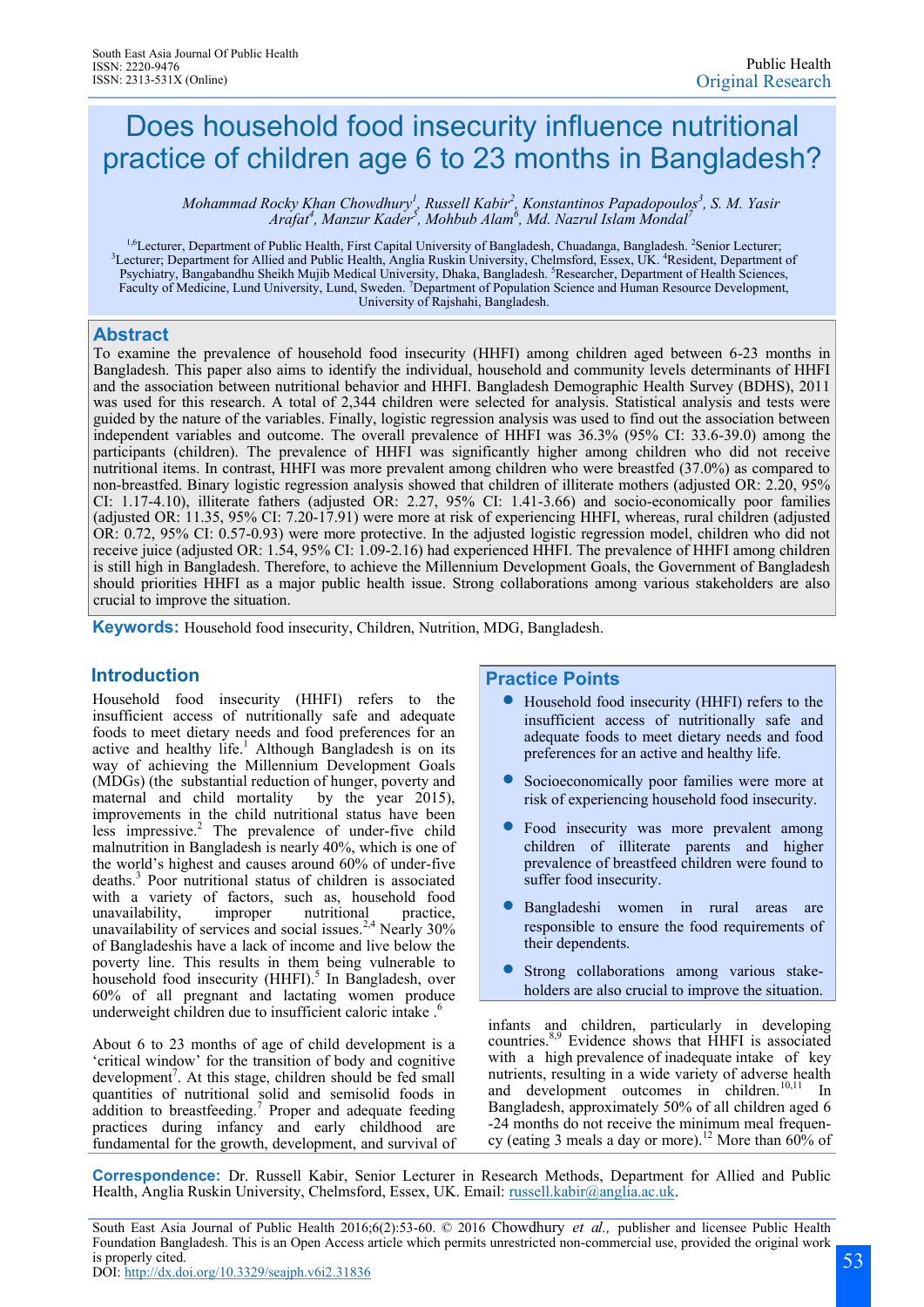Bangladeshi children did not meet the minimum recommended dietary diversity per day (proportion of children who receive foods from World Health Organization (WHO) recommended four or more food groups). $^{12}$ 

Over one billion people (which accounts for over 20% of global population), mainly in the developing world, are food insecure. Over 15 million people, mostly children, die from hunger, poverty and malnutrition every year.<sup>13</sup> Children growing up in food insecure families are more susceptible to diseases that adversely affect a country's long term economic, social and political development.<sup>14,15</sup> Household food security (HHFS) is affected by the various social determinants, such as, education, poverty, gender, age and disability, geographical location and cultural practices.<sup>6</sup>  $\overline{a}$ 

The aim of this study was to identify the association between the nutritional practice of children 6-23 months of age and HHFI together with identifying the multilevel determinants of HHFI. Multiple studies already have highlighted the significance of the relationship between CFP and HHFI, for example, dos Santos & Gigante<sup>16</sup> showed the relationship between food insecurity and the nutritional status of Brazilian children aged under-five years old. Lindsay *et al.*<sup>17</sup> identified the association between HHFS and a mothers' child feeding behavior in a qualitative study. In Argentina, Osei *et al*. <sup>18</sup> examined the relationship between HHFS and dietary diversity of children and Saha *et al*. <sup>19</sup> showed the association between HHFS and change in CFP in different age groups in Bangladesh. To our knowledge, no previous studies in Bangladesh have focused substantially on the relationship between the nutritional behavior of children and HHFI using a nationally representative sample. Considering the limited number of studies and formulations of effective policy decision for the society, it is essential to establish a comprehensive relationship between nutritional practice among children and HHFI.

# **Materials and methods**

#### *Sources of data*

The data used in this study was extracted from the Bangladesh Demographic Health Survey (BDHS) 2011, which was a nationally representative cross-sectional survey. The data was collected in five phases, starting on July 8 and ending on December 27, 2011. The BDHS 2011 was conducted by the National Institute of Population Research and Training (NIPORT) under the Ministry of Health and Family Welfare. It was implemented by a Bangladeshi research firm 'Mitra and Associates'. Technical support was provided by ICF International of Calverton, Maryland, USA and financial support was afforded by USAID. The BDHS was based on adult household data. The survey was undertaken in seven administrative regions (divisions): Barisal, Chittagong, Dhaka, Khulna, Rajshahi, Rangpur and Sylhet (covering both rural and urban areas). Enumeration areas from the most recent census were used as the Primary Sampling Units (PSUs) for the survey. Multistage stratified sampling technique was used. At the first stage of sampling, 600 PSUs were selected (393 rural PSUs and 207 urban PSUs). The resulting lists of households were used as the sampling frame for the selection of households in the second stage of sampling. The detail sampling design and other

related issues of BDHS are described in another study.<sup>20</sup>

#### *Sample size selection*

A total of 8,761 children under 5 years of age were considered for anthropometric measurements, of which anthropometric and age data were complete for 7,647 children (around 88%). From the total of 2,405 children aged 6-23 months in BDHS (2011), 61 children were excluded due to missing information e.g. children of mothers who responded "do not know" for nutritional practice. Therefore, the final sample for analysis was 2,344.

#### *Outcomes*

We selected five household food security indicators using the Household Food Insecurity Access Scale (HFIAS) and included these in a questionnaire. This was then given to and answered by mothers of the children included in the BDHS-2011 survey.<sup>20</sup> The technical working group of the BDHS-2011 (11) systematically reviewed and modified the indicators used in the HFIAS to ensure that the included indicators were relevant and specific to Bangladesh. Participants were asked five questions about their food intake in the last 12 months: 1) how often they had three square (full stomach) meals a day; 2) whether they skipped entire meals because there was not enough food; 3) whether they had smaller meals because there was insufficient food; 4) whether the mother or any other family members ate wheat or another grain in place of rice and 5) if they had asked relatives or neighbors for food to make a meal. Each indicator had four response options: never (0 times in the past 12 months), rarely (1-6 times in the past 12 months), sometimes (7-12 times in the past 12 months) and often (a few times each month). A household was classified as food insecure if the respondent answered sometimes, often, or never to question one and answered rarely, sometimes or often to questions two to five. A household that did not meet these conditions, and scored zero, was classified as food secure. Individual food frequency scores for all the five frequency responses were added together to provide a single food security score for each woman in the household who was married. To facilitate the analysis, a composite score ranging from a minimum of zero to a maximum of 15 was calculated and classified as a dichotomous score, with zero representing food secure and a score of more than zero representing food insecure.

#### *Covariates*

Three levels of characteristics, such as, individual, household, and community characteristics were included in this study. Individual level characteristics included the age of the child (6-11 months, 12-17 months, 18-23 months); sex of the child (male, female); mother's educational status (no education, primary, secondary, higher); father's educational status (no education, primary, secondary, higher). Household socio-economic status based on wealth index (poorest, poorer, middle, richer, and richest) was considered as the household-level characteristics. The wealth index was constructed using household asset data via principal components analysis.<sup>20</sup> Community-level characteristics included place of residence (urban, or rural).

For nutritional indicators, the authors included 17 frequently asked questions (indicators) for mothers of households (Figure 1). Among them 16 food items were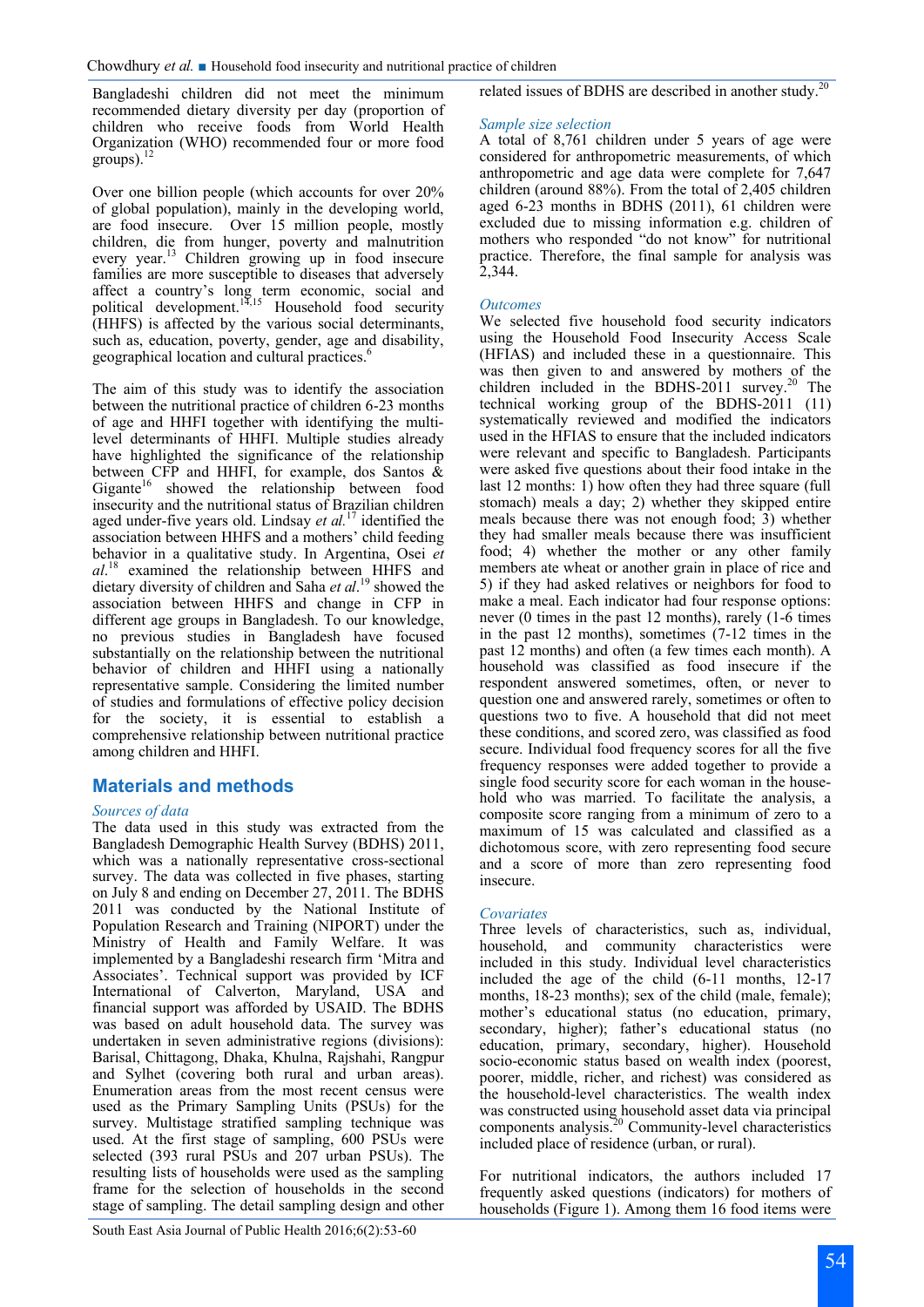listed (excluding breastfeeding) which could have been received by the children within 24-hours prior to the interview. For each question, responses were coded binary as  $1 =$  given/yes and  $0 =$  not given/no.

#### *Statistical analysis*

Descriptive statistics were presented as percentages for HHFI, multilevel characteristics and nutritional behavior. Chi-square test and binary logistic regression were used to evaluate the association between outcome and independent variables (covariates). Stata version 11.2/SE (Stata Corp, College Station, Texas, USA) was used for all statistical analysis. All analyses were statistically significant at 5% level.

## **Results**

The summary of the study findings are presented in Table 1. It is found that among the children, 50.55% were male, 21.07% were from socio-economically poor families and 69.28% were living in rural areas.

#### *Nutritional practice of children*

Figure 1 showed that around 94.8% children were breastfed. A higher percentage was recorded for micronutrients/foods like bread, noodles or others made from grains (75.9%); vitamins. On the contrary, a lower percentage was observed for foods, such as, cheese, yogurt, and/or other milk products (1.5%).

#### *Prevalence of HHFI (bivariate analysis based on Chisquare test)*

An estimated of 36.3% children aged 6-23 months were food insecure (Table 2). The prevalence of HHFI was found to be significantly higher among children of illiterate mothers (58.5%), illiterate father (52.7%), socio-economically poor families (63.0%) and rural settlement (39.6%).

In Table 3, the prevalence of HHFI was also

significantly higher among children who did not receive juice (38.6%); tinned, powdered or fresh milk (38.1%); other liquids  $(37.7\%)$ ; eggs  $(39.4\%)$ ; meat (beef, pork, lamb, chicken, etc) (38.2%); pumpkin, carrots, squash (yellow or orange inside) (36.9%); mangoes, papayas, other vitamin A fruits (36.9%);

**Table 1**: Background characteristics of children

| <b>Variables</b>            | Frequencies (%)           |  |  |
|-----------------------------|---------------------------|--|--|
| Children age (months)       |                           |  |  |
| $6 - 11$                    | 844 (36%)                 |  |  |
| $12 - 17$                   | $\overline{791}$ (33.75%) |  |  |
| $18 - 23$                   | 709 (30.25%)              |  |  |
| Sex of child                |                           |  |  |
| Male                        | 1185 (50.55)%             |  |  |
| Female                      | 1159 (49.45%)             |  |  |
| Mother's educational status |                           |  |  |
| No education                | 376 (16.04%)              |  |  |
| Primary                     | 695 (26.65%)              |  |  |
| Secondary                   | 1081 (46.12%)             |  |  |
| Higher                      | 192(8.19%)                |  |  |
| Father's educational status |                           |  |  |
| No education                | 601 (25.64%)              |  |  |
| Primary                     | 692 (29.52%)              |  |  |
| Secondary                   | 727 (31.02%)              |  |  |
| Higher                      | 324 (13.82%)              |  |  |
| Socio-economic status       |                           |  |  |
| Poorest                     | 494 (21.07%)              |  |  |
| Poorer                      | $\overline{451}$ (19.24%) |  |  |
| Middle                      | 446 (19.03%)              |  |  |
| Richer                      | 484 (20.65%)              |  |  |
| Richest                     | 469 (20.01%)              |  |  |
| Place of residence          |                           |  |  |
| Urban                       | 720 (30.72%)              |  |  |
| Rural                       | 1624 (69.28%)             |  |  |
| <b>Total</b>                | 2344                      |  |  |



**Figure 1**: Percentage of children receiving nutritional items chidlren

South East Asia Journal of Public Health 2016;6(2):53-60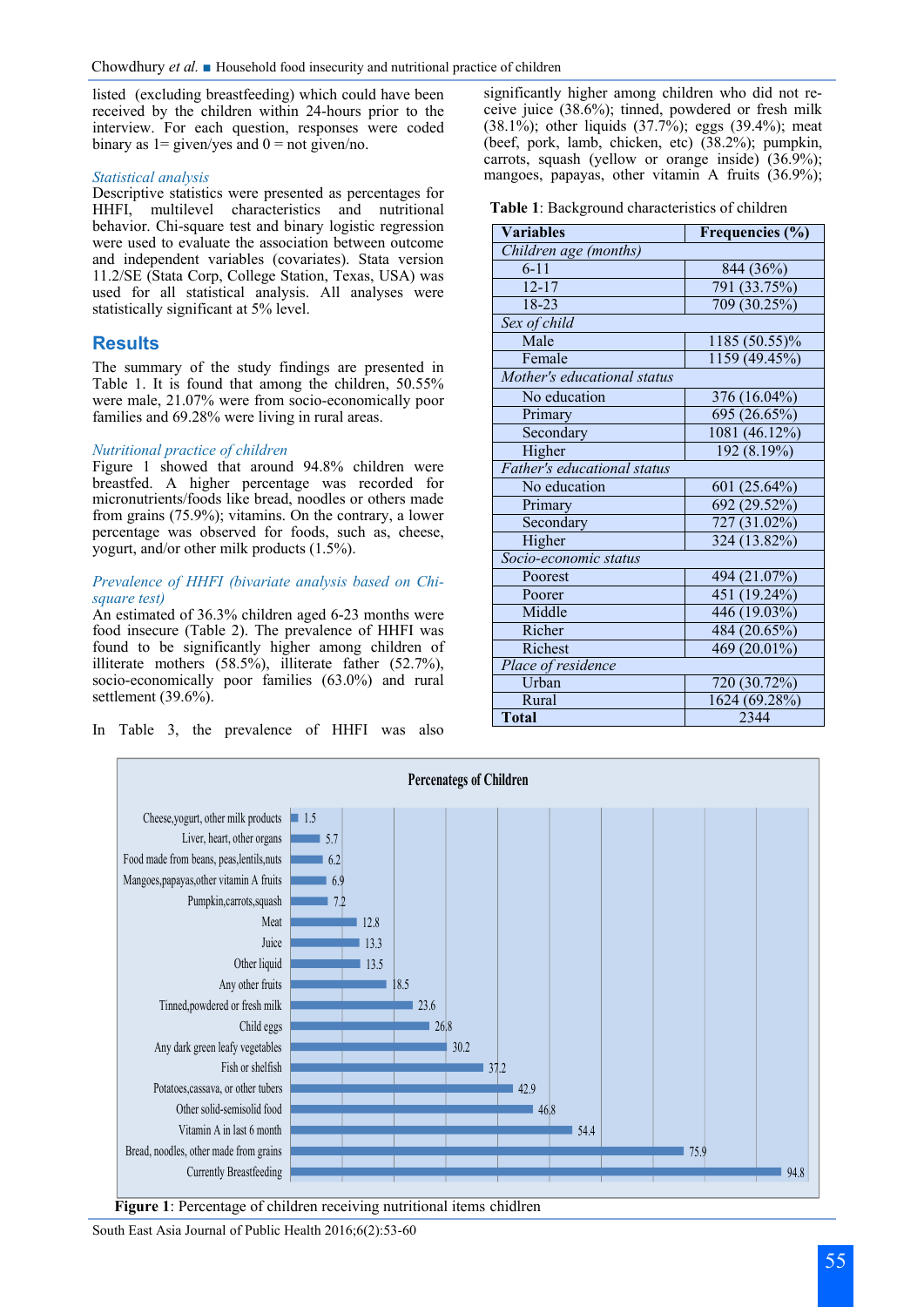| <b>Table 2:</b> Prevalence of HHFI in terms of individual, household and community levels factors |  |  |
|---------------------------------------------------------------------------------------------------|--|--|
|---------------------------------------------------------------------------------------------------|--|--|

| <b>Variables</b>            | <b>Food insecurity</b> |                     |                |  |  |
|-----------------------------|------------------------|---------------------|----------------|--|--|
|                             | <b>Subject</b>         | Prevalence (95% CI) | P values       |  |  |
| Children age (months)       |                        |                     |                |  |  |
| $6 - 11$                    | 310                    | $39.0(35.0-43.1)$   | 0.094          |  |  |
| $12 - 17$                   | 251                    | $33.1(29.3-37.2)$   |                |  |  |
| 18-23                       | 254                    | $36.7(32.4 - 41.1)$ |                |  |  |
| Sex of child                |                        |                     |                |  |  |
| Male                        | 397                    | 35.1 (32.0-38.4)    | 0.271          |  |  |
| Female                      | 418                    | $37.5(34.0-41.1)$   |                |  |  |
| Mother's educational status |                        |                     |                |  |  |
| No education                | 220                    | 58.5 (52.1-64.7)    | < 0.001        |  |  |
| Primary                     | 308                    | $45.0(40.3-49.8)$   |                |  |  |
| Secondary                   | 269                    | 26.5 (23.4-29.8)    |                |  |  |
| Higher                      | $\overline{18}$        | $9.6(5.7-15.7)$     |                |  |  |
| Father's educational status |                        |                     |                |  |  |
| No education                | 314                    | $52.7(47.9-57.5)$   | < 0.001        |  |  |
| Primary                     | 293                    | 42.9 (38.7-47.2)    |                |  |  |
| Secondary                   | 176                    | $25.9(22.1-30.0)$   |                |  |  |
| Higher                      | 32                     | $10.3(6.9-15.1)$    |                |  |  |
| Socio-economic status       |                        |                     |                |  |  |
| Poorest                     | 308                    | $63.0(58.2-67.7)$   | < 0.001        |  |  |
| Poorer                      | 222                    | 49.2 (43.7-54.8)    |                |  |  |
| Middle                      | 140                    | $32.9(27.9-38.4)$   |                |  |  |
| Richer                      | 106                    | 19.8 (16.0-24.3)    |                |  |  |
| Richest                     | $\overline{39}$        | $9.3(6.5-13.2)$     |                |  |  |
| Place of residence          |                        |                     |                |  |  |
| Urban                       | 187                    | $24.7(20.1-30.0)$   | $\sqrt{0.001}$ |  |  |
| Rural                       | 628                    | 39.6 (36.5-42.8)    |                |  |  |
| <b>Total</b>                | 815                    | $36.3(33.6-39.0)$   |                |  |  |

**Note:** Values in parenthesis indicate Confidence Interval (CI)

liver, heart, other organs (36.8%) and fish or shellfish (38.1%). In contrast, HHFI found significantly more prevalent among breastfed children (37.0%).

#### *Association between HHFI and covariates (outcomes based on binary logistic regression analysis)*

Significant variables in bivariate analysis were considered for binary logistic regression analysis (Table 4). As indicated in Table 4, children of illiterate mothers (adjusted OR: 2.20, 95% CI: 1.17-4.10) and/or fathers (adjusted OR: 2.27, 95% CI: 1.41-3.66) were more at risk of experiencing HHFI. Socio-economically poor children (adjusted OR: 11.35, 95% CI: 7.20-17.91) were more vulnerable to HHFI. A lower chance of being HHFI was observed among rural children (adjusted OR: 0.72, 95% CI: 0.57-0.93).

According to crude model (Table 5), children who were not given juice (crude OR: 2.46, 95% CI: 1.79-3.37); tinned, powdered or fresh milk (crude OR: 1.28, 95% CI: 1.03-1.60); other liquid (crude OR: 1.37, 95% CI: 1.02- 1.76); eggs (crude OR: 1.45, 95% CI: 1.17-1.80) and meat (beef, pork, lamb, chicken, etc) (crude OR: 1.55, 95% CI: 1.14-2.11) had more chance to experience HHFI. In adjusted model, children who did not receive juice (adjusted OR: 1.54, 95% CI: 1.09-2.16) were more likely to experience HHFI.

### **Discussion**

In this study, we considered 18 nutritional indicators which were strongly recommended for the children 6-23 months of age.<sup>21</sup> We observed that most of the nutritional items were poorly received by the children. Studies previously conducted in Bangladesh found similar

results.<sup>22</sup> Similar findings have also been noted in most South Asian countries, such as, India, Pakistan, Sri Lanka and Nepal.<sup>23-26</sup> Global foods prices have increased by more than 10% along with social, political and environmental vulnerabilities adversely affecting food and nutrition security throughout South Asian regions.<sup>27</sup> In this study, approximately 36.3% children age 6-23 months were estimated to be food insecure. The prevalence of under-five year old children HHFI was also significantly higher in some developing countries, such as, Brazil (51.7%), Ghana (69.9%), Ethiopia (66.4%), Vietnam (40.3%) and Nepal  $(69.0\%)^{6,16,18,28}$ 

Our study showed that food insecurity was more prevalent among the children of illiterate parents, socio-economically poor families and rural dwelling. The findings were consistent with a study in Nepal that suggested that parent's educational status and socio-economic status were significantly associated with HHFI.<sup>18</sup> Similar results have been observed in Organization for Economic Co-operation and Development (OECD) countries, such as, The Unites States of America; households with illiterate mothers are vulnerable to food insecurity <sup>29</sup>. Illiterate mothers with poor socioeconomic status reflect inadequate CFP.<sup>30</sup> Some literature suggests that, a large proportion of children from socio-economically poor households, who are living beyond the poverty line, are food insecure.<sup>31-33</sup>

In this study, a significantly higher proportion of children were found to be food insecure, as they did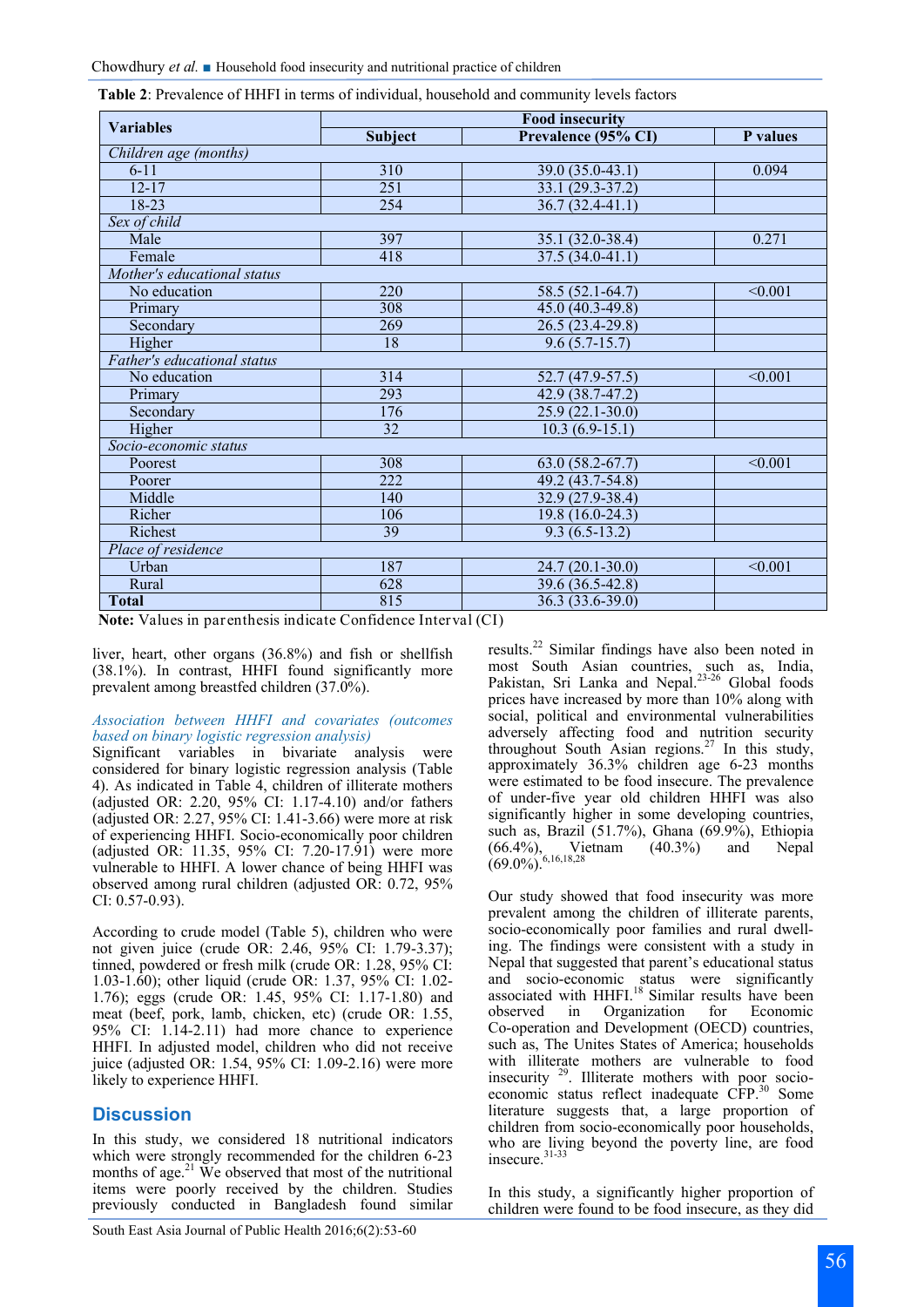|  |  | Chowdhury et al. Household food insecurity and nutritional practice of children |
|--|--|---------------------------------------------------------------------------------|
|--|--|---------------------------------------------------------------------------------|

| <b>Table 3:</b> Prevalence of HHFI based on nutritional practice of children |  |  |
|------------------------------------------------------------------------------|--|--|
|                                                                              |  |  |

| <b>Indicators</b>                                  | <b>Food insecurity</b> |                     |                    |  |
|----------------------------------------------------|------------------------|---------------------|--------------------|--|
|                                                    | <b>Subject</b>         | Prevalence (95% CI) | P values           |  |
| Juice                                              |                        |                     |                    |  |
| Given                                              | $\overline{54}$        | $20.4(15.3-26.7)$   | $\overline{0.001}$ |  |
| Not given                                          | 761                    | $38.6(35.8-41.5)$   |                    |  |
| Tinned, powdered or fresh milk                     |                        |                     |                    |  |
| Given                                              | 161                    | 30.8 (26.3-35.8)    | 0.007              |  |
| Not given                                          | 654                    | $38.1(35.2 - 41.1)$ |                    |  |
| Other liquid                                       |                        |                     |                    |  |
| Given                                              | 82                     | $26.9(21.3-33.4)$   | 0.002              |  |
| Not given                                          | 733                    | $37.7(34.9-40.6)$   |                    |  |
| Bread, noodles, other made from grains             |                        |                     |                    |  |
| Given                                              | 644                    | 38.1 (35.2-41.1)    | 0.005              |  |
| Not given                                          | 171                    | 30.8 (26.4-35.6)    |                    |  |
| Potatoes, cassava, or other tubers                 |                        |                     |                    |  |
| Given                                              | 361                    | $36.6(32.8-40.6)$   | 0.822              |  |
| Not given                                          | 454                    | $36.1(32.8-39.5)$   |                    |  |
| Eggs                                               |                        |                     |                    |  |
| Given                                              | 172                    | $27.1(23.1 - 31.5)$ | < 0.001            |  |
| Not given                                          | 643                    | $39.4(36.3-42.6)$   |                    |  |
| Meat (beef, pork, lamb, chicken, etc)              |                        |                     |                    |  |
| Given                                              | 72                     | $23.3(18.2 - 29.3)$ | $\overline{0.001}$ |  |
| Not given                                          | 743                    | $38.2(35.4 - 41.1)$ |                    |  |
| Pumpkin, carrots, squash (yellow or orange inside) |                        |                     |                    |  |
| Given                                              | 49                     | $28.1(20.9-36.6)$   | 0.050              |  |
| Not given                                          | 766                    | $36.9(34.1-39.7)$   |                    |  |
| Any dark green leafy vegetables                    |                        |                     |                    |  |
| Given                                              | 247                    | 38.0 (33.8-42.5)    | 0.319              |  |
| Not given                                          | 568                    | $35.5(32.5-38.7)$   |                    |  |
| Mangoes, papayas, other vitamin A fruits           |                        |                     |                    |  |
| Given                                              | $\overline{42}$        | 27.5 (20.7-35.5)    | 0.027              |  |
| Not given                                          | 773                    | $36.9(34.1-39.8)$   |                    |  |
| Any other fruits                                   |                        |                     |                    |  |
| Given                                              | 136                    | 33.4 (27.7-39.5)    | 0.287              |  |
| Not given                                          | 679                    | $36.9(34.0-39.9)$   |                    |  |
| Liver, heart, other organs                         |                        |                     |                    |  |
| Given                                              | $\overline{31}$        | $26.9(18.8-36.9)$   | 0.049              |  |
| Not given                                          | 784                    | $36.8(34.1-39.6)$   |                    |  |
| Fish or shellfish                                  |                        |                     |                    |  |
| Given                                              | 282                    | $33.1(29.1 - 37.4)$ | 0.048              |  |
| Not given                                          | 533                    | $38.1(35.0-41.4)$   |                    |  |
| Food made from beans, peas, lentils, nuts          |                        |                     |                    |  |
| Given                                              | 47                     | $31.2(22.8-41.0)$   | 0.266              |  |
| Not given                                          | 768                    | $36.6(33.9-39.4)$   |                    |  |
| Cheese, yogurt, other milk products                |                        |                     |                    |  |
| Given                                              | $\overline{9}$         | $27.1(13.1-47.7)$   | 0.348              |  |
| Not given                                          | 806                    | $36.4(33.7-39.1)$   |                    |  |
| Other solid-semisolid food                         |                        |                     |                    |  |
| Given                                              | 377                    | $36.2(32.7-39.9)$   | 0.949              |  |
| Not given                                          | 438                    | $36.3(33.0-39.8)$   |                    |  |
| Currently breastfeeding                            |                        |                     |                    |  |
| Yes                                                | 779                    | 37.0 (34.2-39.8)    | 0.007              |  |
| $\rm No$                                           | 36                     | 23.9 (16.8-32.9)    |                    |  |

**Note:** Values in parenthesis indicate Confidence Interval (CI)

not receive most of the nutritional items. Despite impressive progress in agriculture since independence in 1971, food prices have rapidly increased in the last decade which has resulted in poverty and hunger in Bangladesh.<sup>28</sup> In addition, natural hazards, such as, environmental pollution, floods, global worming etc, sometimes hamper agricultural production which may cause HHFI.<sup>34</sup> Bivariate analysis also showed the significant relationship between HHFI and breastfeeding status. A higher prevalence of breastfed children was

found to be food insecure. The immunological and nutritional characteristics of breastfeeding can protect children from continued nutritional hardship. However, continued breastfeeding due to a lack of food availability sometimes causes health hazards to children.<sup>35</sup>

In India, education has a significant impact on HHFI which is consistent with our study.<sup>36</sup> The adjusted logistic model also showed that children of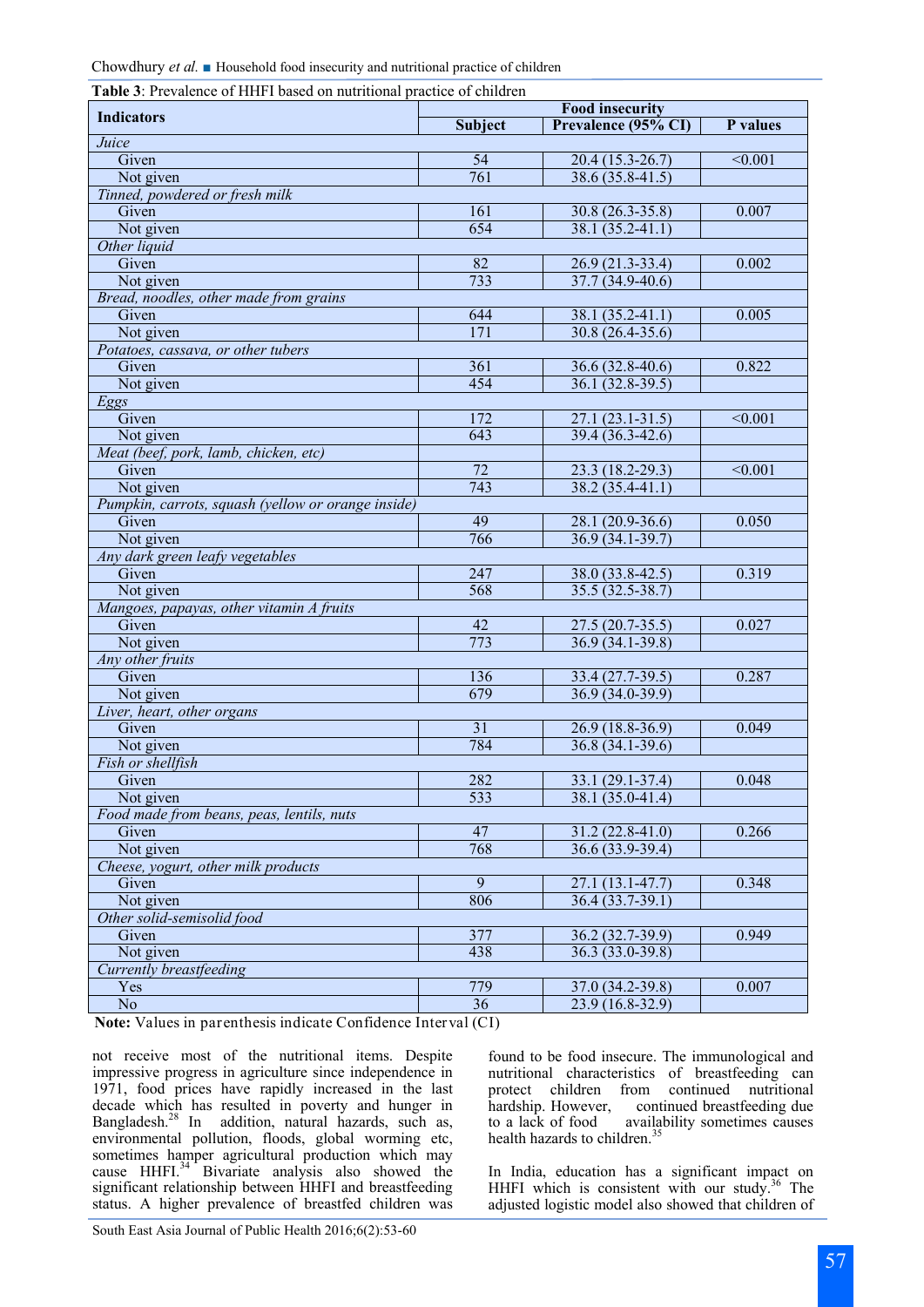Chowdhury *et al.* In Household food insecurity and nutritional practice of children

| <b>Variables</b>                                                                                                                                                                                                                                                                                                                                                                                                                                                               | <b>Unadjusted ORs</b><br>$(95\% \text{ CI})$ | P values | <b>Adjusted ORs</b><br>$(95\% \text{ CI})$ | P values |
|--------------------------------------------------------------------------------------------------------------------------------------------------------------------------------------------------------------------------------------------------------------------------------------------------------------------------------------------------------------------------------------------------------------------------------------------------------------------------------|----------------------------------------------|----------|--------------------------------------------|----------|
| Mother's educational status                                                                                                                                                                                                                                                                                                                                                                                                                                                    |                                              |          |                                            |          |
| No education                                                                                                                                                                                                                                                                                                                                                                                                                                                                   | $4.60(2.52 - 8.40)$                          | < 0.001  | $2.20(1.17-4.10)$                          | 0.013    |
| Primary                                                                                                                                                                                                                                                                                                                                                                                                                                                                        | $2.93(1.66-5.18)$                            | < 0.001  | $1.59(0.88-2.86)$                          | 0.121    |
| Secondary                                                                                                                                                                                                                                                                                                                                                                                                                                                                      | $1.66(0.96-2.87)$                            | 0.071    | $1.19(0.68 - 2.10)$                        | 0.543    |
| Higher                                                                                                                                                                                                                                                                                                                                                                                                                                                                         | 1.00                                         |          | 1.00                                       |          |
| Father's educational status                                                                                                                                                                                                                                                                                                                                                                                                                                                    |                                              |          |                                            |          |
| No education                                                                                                                                                                                                                                                                                                                                                                                                                                                                   | $4.57(2.89 - 7.22)$                          | < 0.001  | $2.27(1.41-3.66)$                          | 0.001    |
| Primary                                                                                                                                                                                                                                                                                                                                                                                                                                                                        | $4.12(2.66-6.39)$                            | < 0.001  | $2.36(1.50-2.56)$                          | < 0.001  |
| Secondary                                                                                                                                                                                                                                                                                                                                                                                                                                                                      | $2.18(1.42-3.36)$                            | < 0.001  | $1.64(1.05-2.56)$                          | 0.028    |
| Higher                                                                                                                                                                                                                                                                                                                                                                                                                                                                         | 1.00                                         |          | 1.00                                       |          |
| Socio-economic status                                                                                                                                                                                                                                                                                                                                                                                                                                                          |                                              |          |                                            |          |
| Poorest                                                                                                                                                                                                                                                                                                                                                                                                                                                                        | 18.26 (12.55-26.56)                          | < 0.001  | $11.35(7.20-17.91)$                        | < 0.001  |
| Poorer                                                                                                                                                                                                                                                                                                                                                                                                                                                                         | $10.69(7.34-15.57)$                          | < 0.001  | 8.05 (5.20-12.49)                          | < 0.001  |
| Middle                                                                                                                                                                                                                                                                                                                                                                                                                                                                         | $5.04(3.44 - 7.41)$                          | < 0.001  | $4.24(2.75-6.55)$                          | < 0.001  |
| Richer                                                                                                                                                                                                                                                                                                                                                                                                                                                                         | $3.10(2.10-4.58)$                            | < 0.001  | $2.69(1.77-4.10)$                          | < 0.001  |
| Richest                                                                                                                                                                                                                                                                                                                                                                                                                                                                        | 1.00                                         |          | 1.00                                       |          |
| Place of residence                                                                                                                                                                                                                                                                                                                                                                                                                                                             |                                              |          |                                            |          |
| Urban                                                                                                                                                                                                                                                                                                                                                                                                                                                                          | 1.00                                         |          | 1.00                                       |          |
| Rural                                                                                                                                                                                                                                                                                                                                                                                                                                                                          | $1.79(1.47-2.18)$                            | < 0.001  | $0.72(0.57-0.93)$                          | 0.01     |
| $\overline{1}$ and $\overline{1}$ and $\overline{1}$ and $\overline{1}$ and $\overline{1}$ and $\overline{1}$ and $\overline{1}$ and $\overline{1}$ and $\overline{1}$ and $\overline{1}$ and $\overline{1}$ and $\overline{1}$ and $\overline{1}$ and $\overline{1}$ and $\overline{1}$ and $\overline{1}$ and $\overline{1}$ and<br>$\mathbf{M}$ . $\mathbf{A}$ . $\mathbf{M}$ . $\mathbf{M}$ . $\mathbf{M}$ . $\mathbf{M}$ . $\mathbf{M}$<br>$\cdot$ 11. $\cdot$ 1. $\cdot$ |                                              |          |                                            |          |

**Table 4**: Association between HHFI and multilevel factors

**Note:** †Adjusted for all the other variables shown in the table

**Table 5**: Association between HHFI and nutritional behavior of children

|                                          | Crude OR (95%          | P values           | <b>Adjusted OR†</b> | P values           |
|------------------------------------------|------------------------|--------------------|---------------------|--------------------|
| <b>Indicators</b>                        | $\mathbf{C}\mathbf{D}$ |                    | $(95\% \text{ CI})$ |                    |
| Juice                                    |                        |                    |                     |                    |
| Given                                    | 1.00                   |                    | $\overline{1.00}$   |                    |
| Not given                                | $2.46(1.79-3.37)$      | 0.000              | $1.54(1.09-2.16)$   | 0.014              |
| Tinned, powdered or fresh milk           |                        |                    |                     |                    |
| Given                                    | 1.00                   |                    | 1.00                |                    |
| Not given                                | $1.28(1.03-1.60)$      | 0.024              | $0.92(0.72-1.16)$   | 0.474              |
| Other liquid                             |                        |                    |                     |                    |
| Given                                    | 1.00                   |                    | 1.00                |                    |
| Not given                                | $1.37(1.02 - 1.76)$    | 0.037              | $0.96(0.71-1.31)$   | 0.796              |
| Bread, noodles, other made from grains   |                        |                    |                     |                    |
| Given                                    | 1.00                   |                    | 1.00                |                    |
| Not given                                | $0.59(0.47-0.75)$      | $\overline{0.001}$ | $0.64(0.49-0.82)$   | $\overline{0.001}$ |
| Eggs                                     |                        |                    |                     |                    |
| Given                                    | 1.00                   |                    | 1.00                |                    |
| Not given                                | $1.45(1.17-1.80)$ *    | 0.001              | $0.99(0.78-1.27)$   | 0.981              |
| Meat                                     |                        |                    |                     |                    |
| Given                                    | 1.00                   |                    | $\overline{1.00}$   |                    |
| Not given                                | $1.55(1.14-2.11)$      | 0.005              | $1.38(0.97-1.96)$   | 0.074              |
| Pumpkin, carrots, squash                 |                        |                    |                     |                    |
| Given                                    | 1.00                   |                    | 1.00                |                    |
| Not given                                | $1.02(0.71-1.46)$      | 0.933              | $0.74(0.49-1.11)$   | 0.149              |
| Mangoes, papayas, other vitamin A fruits |                        |                    |                     |                    |
| Given                                    | 1.00                   |                    | 1.00                |                    |
| Not given                                | $1.20(0.82 - 1.76)$    | 0.342              | $1.09(0.73-1.66)$   | 0.655              |
| Liver, heart, other organs               |                        |                    |                     |                    |
| Given                                    | 1.00                   |                    | 1.00                |                    |
| Not given                                | $1.23(0.78-1.94)$      | 0.366              | $0.91(0.52 - 1.57)$ | 0.728              |
| Fish or shellfish                        |                        |                    |                     |                    |
| Given                                    | 1.00                   |                    | 1.00                |                    |
| Not given                                | $1.17(0.96-1.43)$      | 0.099              | $1.17(0.94 - 1.45)$ | 0.150              |
| Currently breastfeeding                  |                        |                    |                     |                    |
| Yes                                      | 1.00                   |                    | 1.00                |                    |
| $\overline{No}$                          | $0.81(0.54-1.21)$      | 0.296              | $1.02(0.66 - 1.55)$ | 0.939              |

†Adjusted with multilevel factors, such as, mother's educational status, father's educational status, socio-economic status and place of residence

rural settlements were at a reduced risk of experiencing HHFI. However, in unadjusted model, urban children were least risk. Nowadays, women in rural environments are expected to undertake multiple tasks, such as, food production, handicraft and these all contribute to domestic economy. More than half of

South East Asia Journal of Public Health 2016;6(2):53-60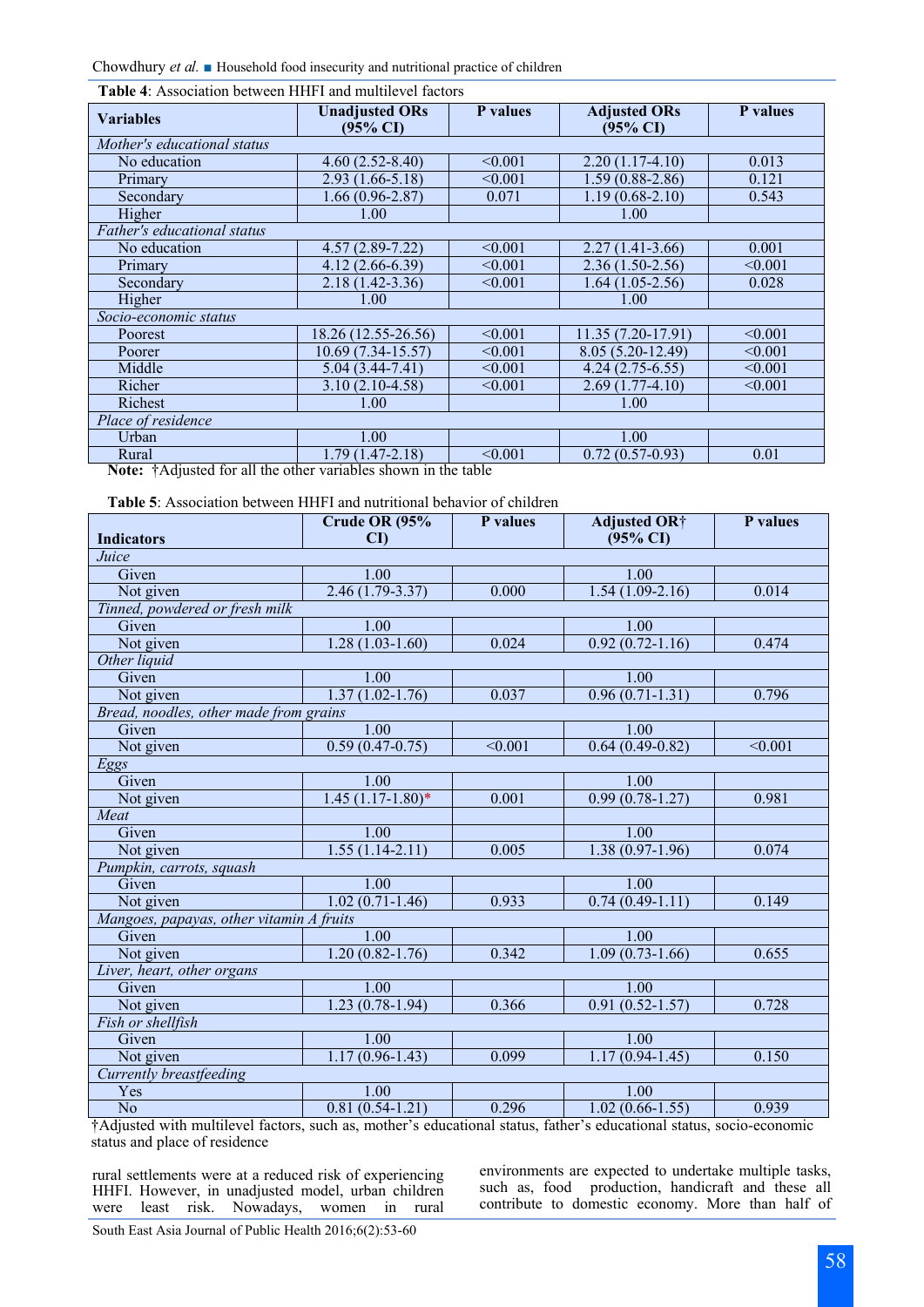Bangladeshi women living in rural areas are housewives are responsible to ensure the food requirements of their<br>dependents in situations of economic dependents in situations of economic deterioration. $37$  According to crude regression model, children who did not receive most of the nutritional items had more chance to experience HHFI and in adjusted model, juice was not received by the food insecure children. Nevertheless, in The United States of America, the introduction of juice and HHFS did not show any significant association.<sup>29</sup>

Insufficient domestic production of non-cereal foods (for example, pulses, fruits, meat, milk, eggs etc.), lower socio-economic status, and lack of nutritional knowledge reflect HHFI.<sup>38</sup> This study suggests that nutrition surveillance needs to be strengthened under government structures to allow early detection of changes in nutrition, health, and food security status.<sup>39</sup> The existing food safety net program has to be extended in targeted areas where child malnutrition and HHFI are most prevalent.<sup>45</sup> Gardening through women participation needs to spread in rural, urban and suburban areas to improve nutritional security. $40$ 

This study has several strengths. The main strength of the study was to investigate the pervasive relationship between nutritional factors and HHFI in Bangladesh using a large national representative data. Several limitations of the study are worth mentioning. These include the cross-sectional nature of the data. Most of the nutritional items were given to the children in the 24 -hours preceding the survey; however, the children could occasionally receive some other foods but simply did not the previous day. Another limitation involves information bias, which may result from self-reporting age, education, household assets, nutritional indicators etc. Despite these limitations, our study has been able to draw a detailed picture of the association between HHFI and the nutritional behavior of children 6-23 months of age in Bangladesh.

# **Conclusion**

A large number of children in Bangladesh experience HHFI and this condition hampers proper nutritional practice among children in households. HHFI is found to be strongly associated with several individual, household and community factors, such as, parental education, socio-economic status and place of residence. These factors should be considered while developing strategies/interventions to address the issue of a child's HHFI status. Collaborations among various stakeholders (e.g. public and private level organizations) and strengthening of existing programs are also extremely important and necessary. Moreover, longitudinal studies are recommended to assess the cause-effect relationship between plausible factors and HHFI in Bangladesh. Finally, in Bangladesh, further investigations on HHFI are needed. Such research will inspire ingenuity in developing effective strategies to improve the HHFS status of children.

# **Competing interest**

The authors declared they have no conflict of interest.

# **References**

1. Saaka M, Osman SM. Does household food

insecurity affect the nutritional status of preschool children aged 6-36 months*? Int J Pop Res.* 2013; Article ID 304169.12.

- 2. Levinson FJ, Hussain D. Protecting and Promoting Food Security and Nutrition among Families and Children in Bangladesh. Final Evaluation. Thematic Window: Children, Food Security and Nutrition. New York: MDG-Secretariat, 2013.
- 3. Islam MM, Alam M, Tariquzaman M, Kabir MA, Pervin R, Begum M, *et al*. Predictors of the number of under-five malnourished children in Bangladesh: application of the generalized Poisson regression model. *BMC Public Health* 2013;13:11.
- 4. Mancharia CW, Kog-Makau W, Murok NM. Dietary intake, feeding and care practices at children in Kathonzweni, Division, Makuenl, district, Kenya. *East Africa Med J* 2004; 81:5-6.
- 5. Khan MMH. Urban health in megacities of developing countries. *Public Health Forum* 2012; 20: 29.
- 6. World Food Programme. Food Security at a Glance. Bangladesh Poverty Map 2005 (percent below the lower poverty line). Dhaka: WFP, 2005.
- 7. World Health Organization. Indicators for Assessing Infant and Young Child Feeding Practices: Conclusions of a Consensus Meeting Held 6-8 November 2007 in Washington D.C., USA. Geneva: WHO, 2008.
- 8. Saha KK, Frongillo EA, Alam DS, Arifeen SE, Persson LÅ, Rasmussen KM. Appropriate infant feeding practices result in better growth of infants and young children in rural Bangladesh. *Am J Clin Nutr* 2008; 87:1852-9.
- 9. Srivastava N, Sandhu A. Index for Measuring Child Feeding Practices. *Indian J Pediatr* 2007; 74 (4):363-8.
- 10. Belachew T, Lindstrom D, Hadley C, Gebremariam A, Kasahun W, Kolsteren P. Food insecurity and linear growth of adolescents in Jimma Zone, Southwest Ethiopia. *Nutr J* 2013;12:55.
- 11. Hannum EC, Liu J, Frongillo E. Poverty, Food insecurity and nutritional deprivation in rural China: Implications for children's literacy achievement. *Int J Educ Dev* 2014;34:90-7.
- 12. Schneider K, Roy PK, Hasan D. Food insecurity and child malnutrition in North Bangladesh. <http://www.ennonline.net/fex/36/food> (accessed Dec 2016)
- 13. Ilaboya IR, Atikpo E, Omofuma FE, Asekhame FF, Umukoro L. Causes, effects and way forward to food insecurity. *IJEE* 2012; 3(2):180-188.
- 14. Melchior M, Chastang JF, Falissard B, Galera C, Tremblay RE, Cote SM, et al. Food insecurity and children's mental health: A prospective birth cohort study. *PLoS ONE*. 2012; 7(12).
- 15. Food Security in Developing Countries. Parliamentary Office of Science and technology. <http://www.parliament.uk> (accessed Dec 2016)